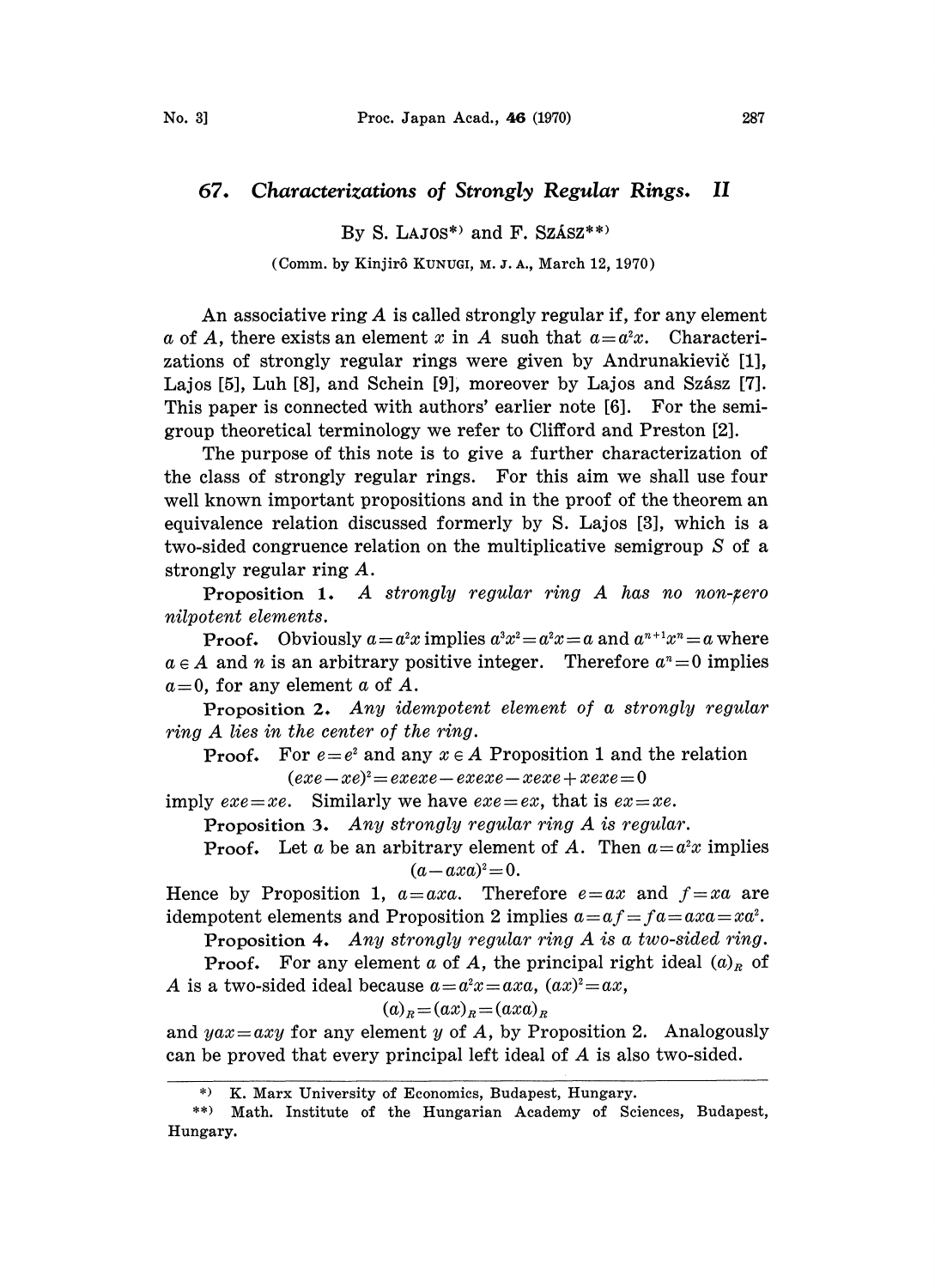Next we formulate the result characterizing the class of strongly regular rings.

Theorem 1. An associative ring A is strongly regular if and only if its multiplicative semigroup S is a semilatice of groups.

Proof. Let A be <sup>a</sup> strongly regular ring. We define an equivalence relation  $\sigma$  as follows:

 $a\sigma b$  if and only if  $aA = bA$ 

for any elements  $a, b$  of A. It is evident that  $\sigma$  is an equivalence relation on S, moreover it is a left congruence on S, and  $\sigma$  is a twosided congruence relation on S by Proposition 4. Therefore  $\sigma$  induces a decomposition of S into pairwise disjoint classes  $S_a$ , where  $a \in A$ . We show that for any non-zero element  $\alpha$  of  $A$ , the class  $S_{\alpha}$  is a group. If  $b \in S_a$  then  $aA = bA$  and

$$
abA = abA^2 = a(bA)A = a(Ab)A = aA \cdot bA,
$$

moreover  $(aA)^2=aA$  imply  $abA=aA$ , i.e.  $a\sigma ab$ . Therefore  $S_a$  is a semigroup. Next we show that any class  $S_a$  is both left and right simple. If  $x_1y \in S_a$  then  $y \in yA = xyA$ . Thus there exists an element z of A such that  $y=xyz$ . Put  $u=yz$ . We show that  $u \in S_a$ . First there exists an element v in A such that  $z=z^2v$ . This implies

 $y=xyz=xy\cdot z^2v=(xyz)(zv)=yzv=uv,$ 

that is  $yA \subseteq uA$ . Starting with the element  $u=yz$  similarly we get  $uA\subseteq yA$ . Therefore  $yA=uA$  and  $u\in S_a$ . Thus  $xS_a=S_a$  for any  $x\in S_a$ , i.e. the class  $S_a$  is a right simple semigroup. The proof of the left simplicity of  $S_a$  is the left-right dual of the above and we omit it. We conclude that  $S_a$  is a group and the multiplicative semigroup S of A is the union of the disjoint classes  $S_a$ , every of which is a group.

We show that S is a semilattice of groups. Let  $e_a$  be the identity element of  $S_a$ . Then  $e_a$  lies in the center of A by Proposition 2, and the product  $e_a e_b$  is also an idempotent element which must coincide with the identity element  $e_c$  of  $S_c$  for a suitable element c of A. Then  $a\sigma e_a$  and  $b\sigma e_b$  imply  $ab\sigma e_c$  and  $ba\sigma e_c$ , where  $e_a e_b = e_b e_a = e_c$ . Therefore S is a semilattice of groups.

Conversely, assume that  $A$  is an associative ring and its multiplicative semigroup S is a semilattice of groups. If  $G_a$  denotes the subgroup of S containing a and x is the inverse element of a in  $G_a$ , then  $ax = xa = e_a$ , where  $e_a$  is the identity element of  $G_a$ . This implies

$$
a = ae_a = a - ax = a^2x \qquad (a \in A)
$$

showing the strong regularity of the ring A.

This completes the proof of our Theorem 1.

The following result is a consequence of Theorem 1 and other known characterizations of strongly regular rings.

Theorem 2. For an associative ring A the following conditions